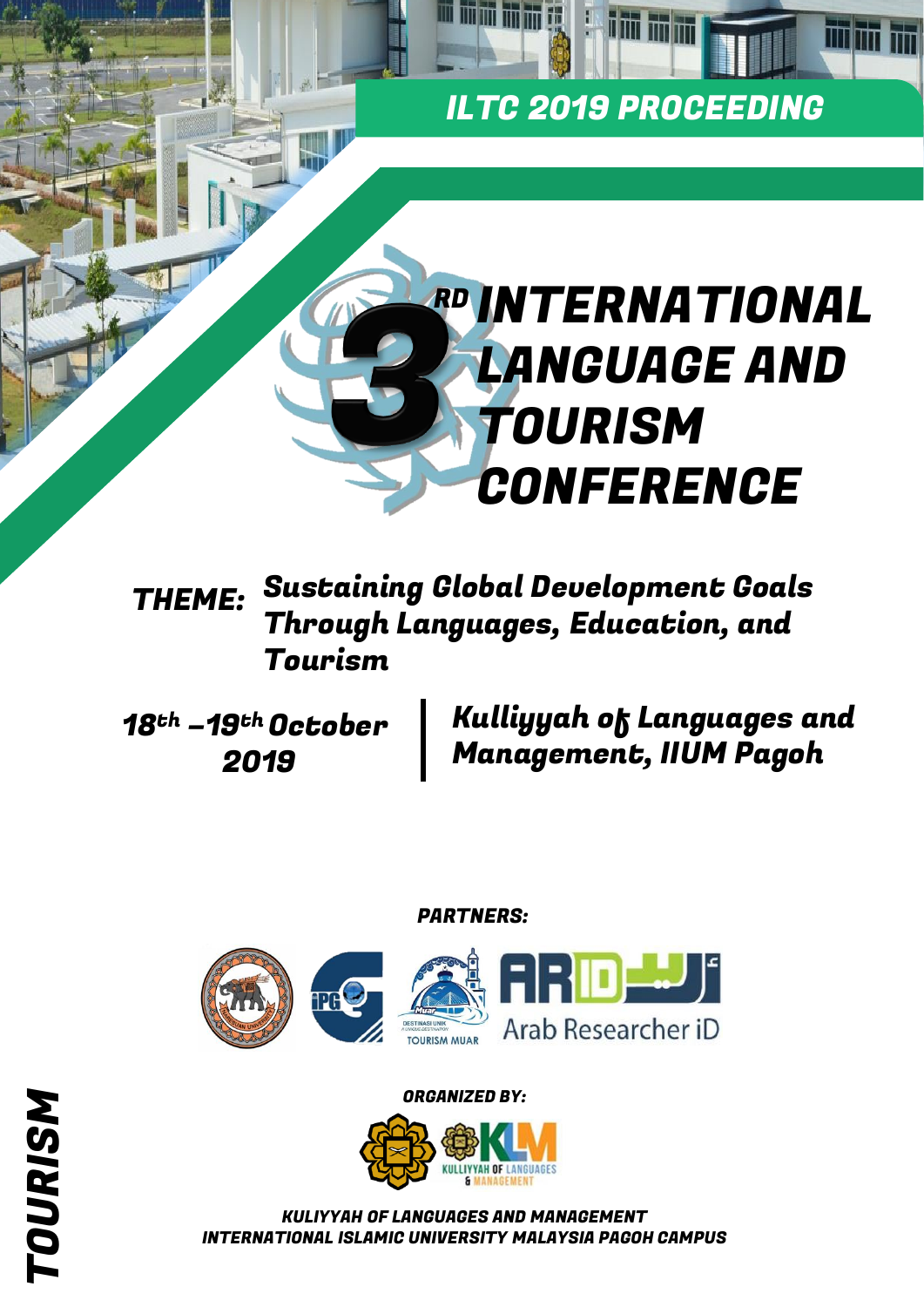

SUSTAINING GLOBAL DEVELOPMENT GOALS THROUGH LANGUAGES, EDUCATION, AND TOURISM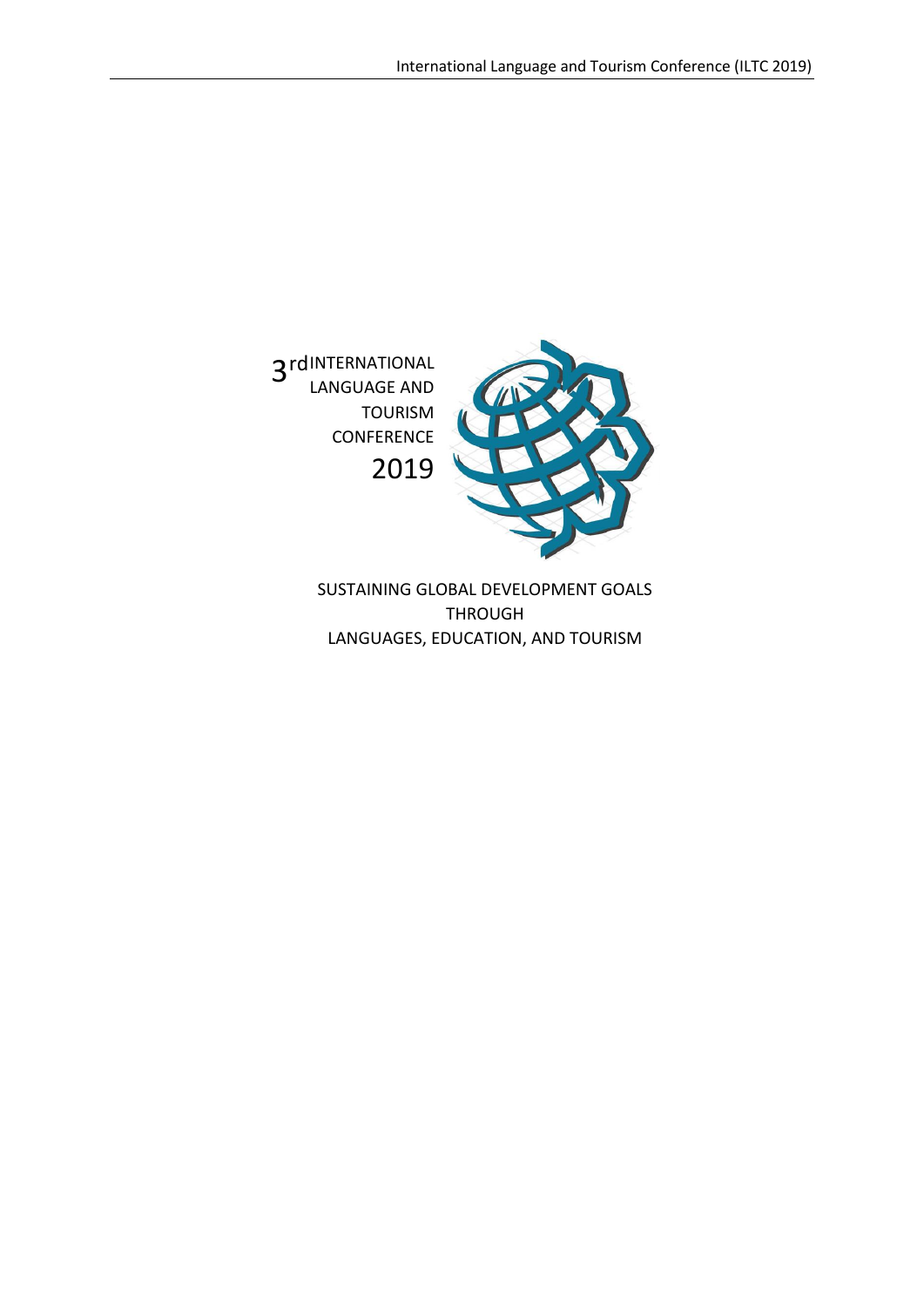# **PROCEEDING OF ILTC 2019 (TOURISM)**

# INTERNATIONAL LANGUAGE AND TOURISM CONFERENCE 2019

# *Sustaining Global Development Goals Through Languages, Education, and Tourism*

*FIRST PUBLISHED 2019*

**Disclaimer**: The organizer of ILTC 2016 is not responsible or liable for any mistake and opinion presented in this proceeding and will not alter the content of the research paper. It will be published in its original form.



ISBN:978-967-467-015-3

ORGANIZED BY: Kulliyyah of Languages and Management, International Islamic University Malaysia, Pagoh Campus

PUBLISHED BY: Kulliyyah of Languages and Management, International Islamic University Malaysia, Pagoh Campus

**Copyright © 2019 International Language and Tourism Conference 2019 (ILTC 2019) KLM, IIUM Pagoh Campus. All right reserved.**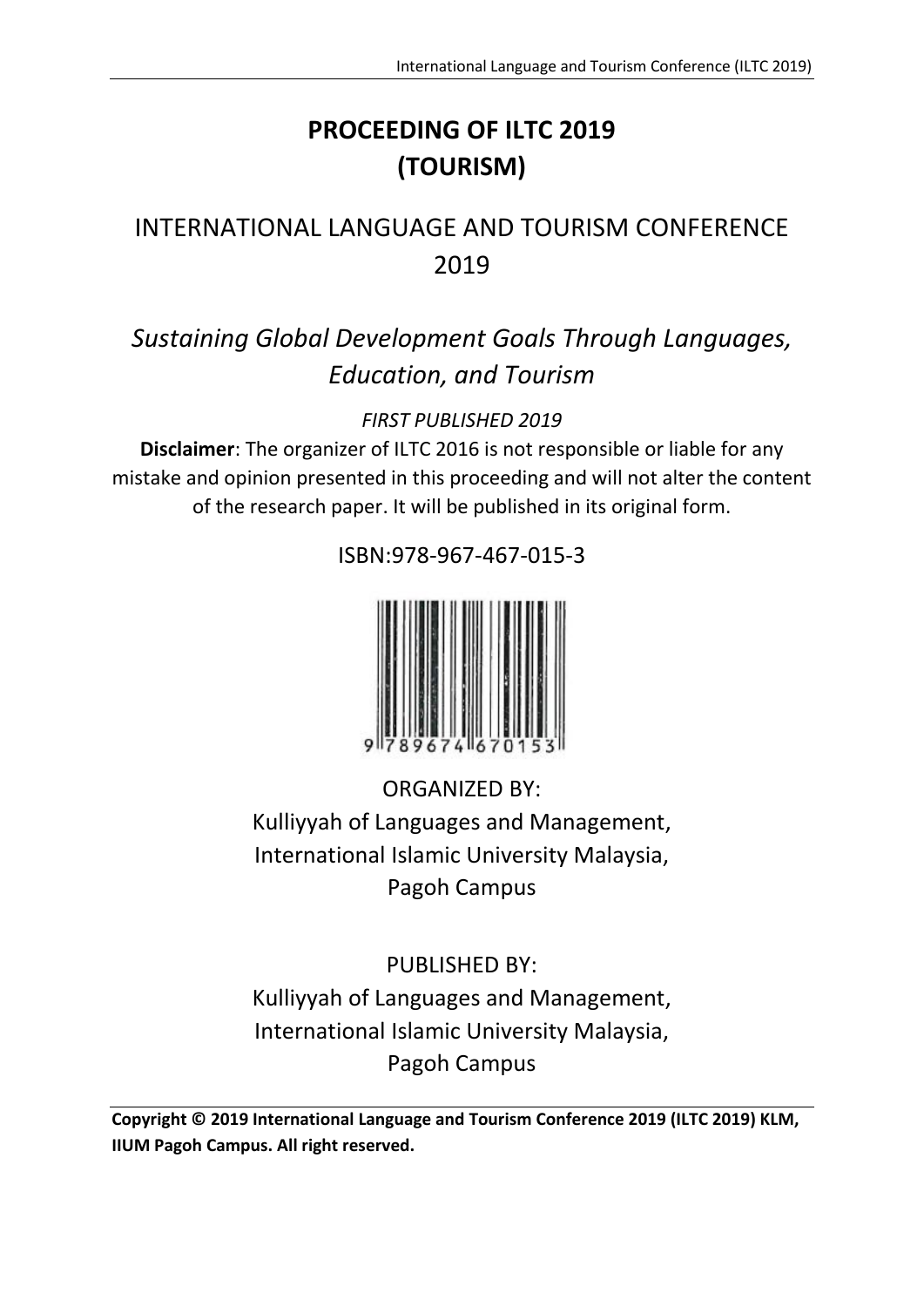## **CONTENT**

#### SUB-THEME: TOURISM

| $\mathbf{1}$   | A COMPARATIVE STUDY ON TRAVEL BROCHURES OF MULTICULTURAL<br>REPRESENTATION OF MALAYSIA<br>Ariezal Afzan Hassan   Nur Hafezah Hussein   Wan Suzanna Aafanii Adeeba Wan<br><b>Ibrahim</b> | $1 - 13$  |
|----------------|-----------------------------------------------------------------------------------------------------------------------------------------------------------------------------------------|-----------|
| $\overline{2}$ | ANALYZING THE PUSH AND PULL TRAVEL MOTIVATION FACTOR OF<br>YOUTH TOURIST TOWARDS VISITING JOHOR BAHRU<br>Syamim Syauqi Mohd Erfino   Siti Salwa Md Sawari                               | $14 - 21$ |
| 3              | AYER HITAM COMMUNITY PARTICIPATIONS IN CONSERVATION: A<br><b>CONCEPTUAL PAPER</b><br>Aina Farahin Binti Azli   Siti Aisah Abas                                                          | $22 - 30$ |
| 4              | CUSTOMER SATISFACTION TOWARDS SERVICE QUALITY AND COMPANY<br><b>IMAGE OFFERED BY AIR ASIA</b><br>Aishah Zuhairi   Mazni Saad                                                            | $31 - 39$ |
| 5              | DEVELOPING ENGLISH VIDEO TUTORIALS TO ENHANCE TOURISM AND<br>HOSPITALITY QUALITY FOR LOCAL CULINARY IN MALANG CITY,<br><b>INDONESIA</b>                                                 | 40-49     |
|                | Irene Nany Kusumawardani   Putu Dian Danayanti Degeng   Moh. Hasbullah Isnaini                                                                                                          |           |
| 6              | EDUCATIONAL TOURISM: UNDERSTANDING THE INTERNATIONAL<br>STUDENTS' INTENTION TO PURSUE THEIR EDUCATION IN HIGHER<br>EDUCATION HUB PAGOH<br><b>Muhamad Irfan Bin Bustaipo</b>             | $50 - 67$ |
| $\overline{7}$ | EFFECT OF COGNITIVE IMAGE TOWARDS TOURIST SATISFACTION IN<br>THEME PARKS MALAYSIA<br>Nur Inani Bt Muhammad Zuki   Siti Aisah Abas                                                       | 68-80     |
| 8              | E-TOURISM MAP: AN INTERACTIVE TOURISM WEB MAPPING SYSTEM<br>AND MOBILE APPS IN SELANGOR, MALAYSIA<br>Muhammad Nurrahim Ruslan   Abdul Rauf Abdul Rasam   Noraain Mohamed Saraf          | 81-94     |
| 9              | EXPLORING POSSIBILITIES OF ISLAMIC TOURISM IN MALAYSIA<br>Nor Afifin Nadia M Noor Azman   Nur Najwa Zulkifle   Siti Salwa Md Sawari                                                     | 95-99     |
| 10             | FACTOR INFLUENCING INTENTION OF IIUM STUDENTS TO CHOOSE<br>SHARIAH COMPLIANT HOTEL<br>Amirul Asyraf Laila Satria   Siti Salwa Md Sawar                                                  | 100-106   |
| 11             | FOODHUNTER APPS: A GEOSPATIAL MOBILE AND SOCIAL MEDIA<br>APPLICATIONS FOR FOOD TOURISM                                                                                                  | 107-120   |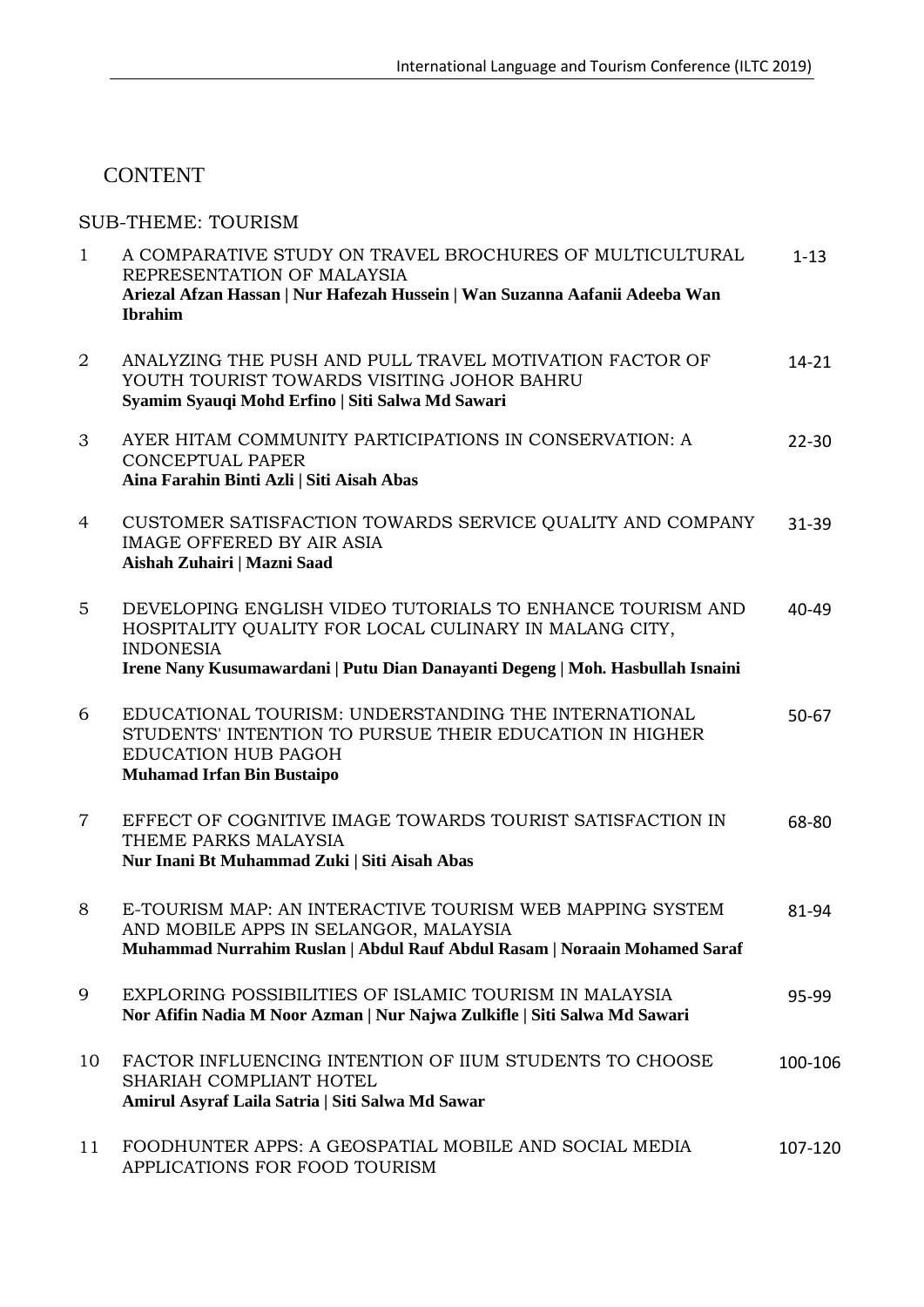#### **Noraqila Aiman Abu | Abdul Rauf Abdul Rasam**

DOMESTIC TOURISTS TO PAHANG

| 12 | <b>IDENTIFYING MUSLIM YOUTH TRAVELERS' PERSPECTIVES ON THE</b><br>ATTRIBUTES OF SHARIAH COMPLIANT HOTELS<br>Muhammad Hariz Irfan Hamdan   Siti Salwa Md Sawari                                                                          | 121-131 |
|----|-----------------------------------------------------------------------------------------------------------------------------------------------------------------------------------------------------------------------------------------|---------|
| 13 | ISLAMIC TOURISM IN SOUTH EAST ASIA: THE CONCEPT AND ITS<br><b>IMPLEMENTATION</b><br>Dr. Zubaidi Wahyono   Dr. Mohd Abbas Abdul Razak                                                                                                    | 132-141 |
| 14 | INTERNATIONAL ISLAMIC UNIVERSITY MALAYSIA (IIUM) STUDENT'S<br>ACCEPTANCE ON VIRTUAL REALITY (VR) AS A TOURISM MARKETING<br><b>TOOL</b><br>Nuraliah Atika Binti Mohd Tukit   Nur Hidayah Abd Rahman                                      | 142-160 |
| 15 | MEASURING TOURIST SATISFACTION WITH MULTIPLE MOSQUE<br>DESTINATION ATTRIBUTES<br>Nor Afira Yasmin Mohammad Roffe   Siti Salwa Md Sawari                                                                                                 | 161-167 |
| 16 | MODELING AND FORECASTING: A CASE STUDY OF TOURIST ARRIVALS<br><b>IN MALAYSIA</b><br>Nur Haizum Abd Rahman   Nur Nabilah Jamal   Nur Hidayah Abd Rahman                                                                                  | 168-175 |
| 17 | MOTIVATIONS OF FIRST-TIME, REPEAT, AND SERIAL MALAYSIAN<br><b>BACKPACKERS</b><br>Nuraini binti Ismail   Samshul Amry bin Abdul Latif                                                                                                    | 176-190 |
| 18 | UNDERSTANDING BATEQ ETHNIC PERSONALITY AND THEIR SUPPORT<br>FOR TOURISM DEVELOPMENT AT TAMAN NEGARA PAHANG<br>Mohd Hasrul Yushairi B. Johari   Nur Adillah Binti Khairul Azman   Nur Shahirah<br>Binti Suhanan   Firdaus Bin Mohd Yusof | 191-205 |
| 19 | PLASTIC OBSESSION AMONG MALAYSIAN TOURISTS: HOW FAR IS IT<br>TRUE?<br>Najiyah Md Zaliki   Mazni Saad                                                                                                                                    | 206-219 |
| 20 | RESEARCH PARADIGMS IN ECOTOURISM RESEARCH: WHY AND HOW IT<br>SHOULD BE APPLIED?<br>Velan Kunjuraman                                                                                                                                     | 220-231 |
| 21 | STREET FOOD PROFILING: A CASE STUDY OF JONKER STREET MELAKA<br>Siti Nurhayati Khairatun                                                                                                                                                 | 232-246 |
| 22 | THE INFLUENCE OF PRODUCT AND TOURISM EXPENDITURE ON<br>TOURIST PREFERENCE THROUGH THE INTEGRATION OF TOURISM<br>OBJECTIVE IN PADANG CITY<br>Hasdi Aimon   Hari Setia Putra   Nanda Alfarina                                             | 247-257 |
| 23 | THE USE OF SOCIAL MEDIA FOR TRIP PLANNING PROCESS: STUDY OF                                                                                                                                                                             | 258-269 |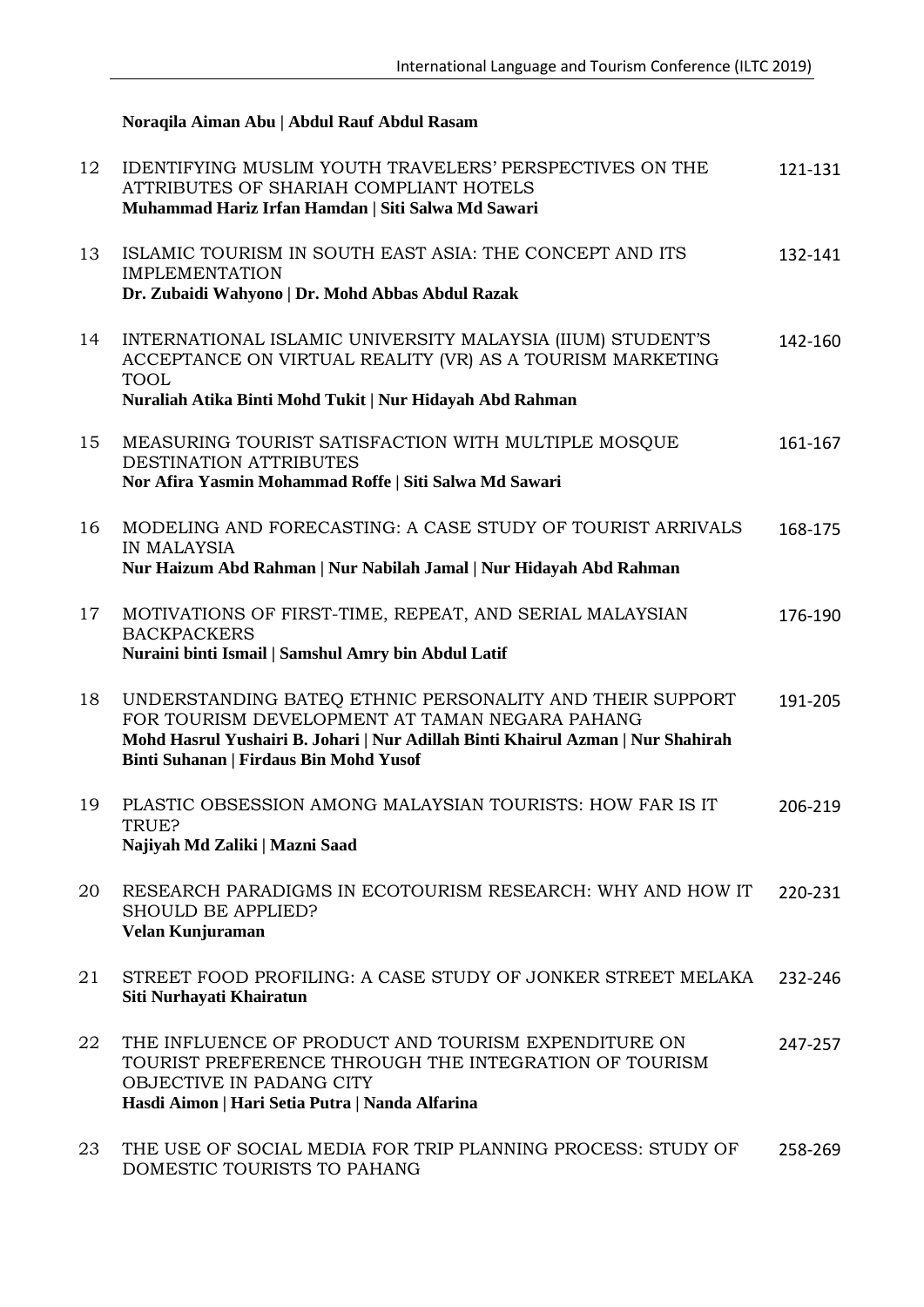#### **Fatin Shafiqa Fouzai @ Fauzi | Samshul Amry Abdul Latif**

24 THERMAL COMFORT IN THE FACE OF CLIMATE CHANGE: ARE WE REALLY COMFORTABLE IN REGION WITH INCREASE AND PROSPECT OF VOLUNTOURISM **Elina M. Husini | Lawrence P. Moveh | Medina Chukusa | Said K. Alkali | Yakubu A. Dodo** 270-279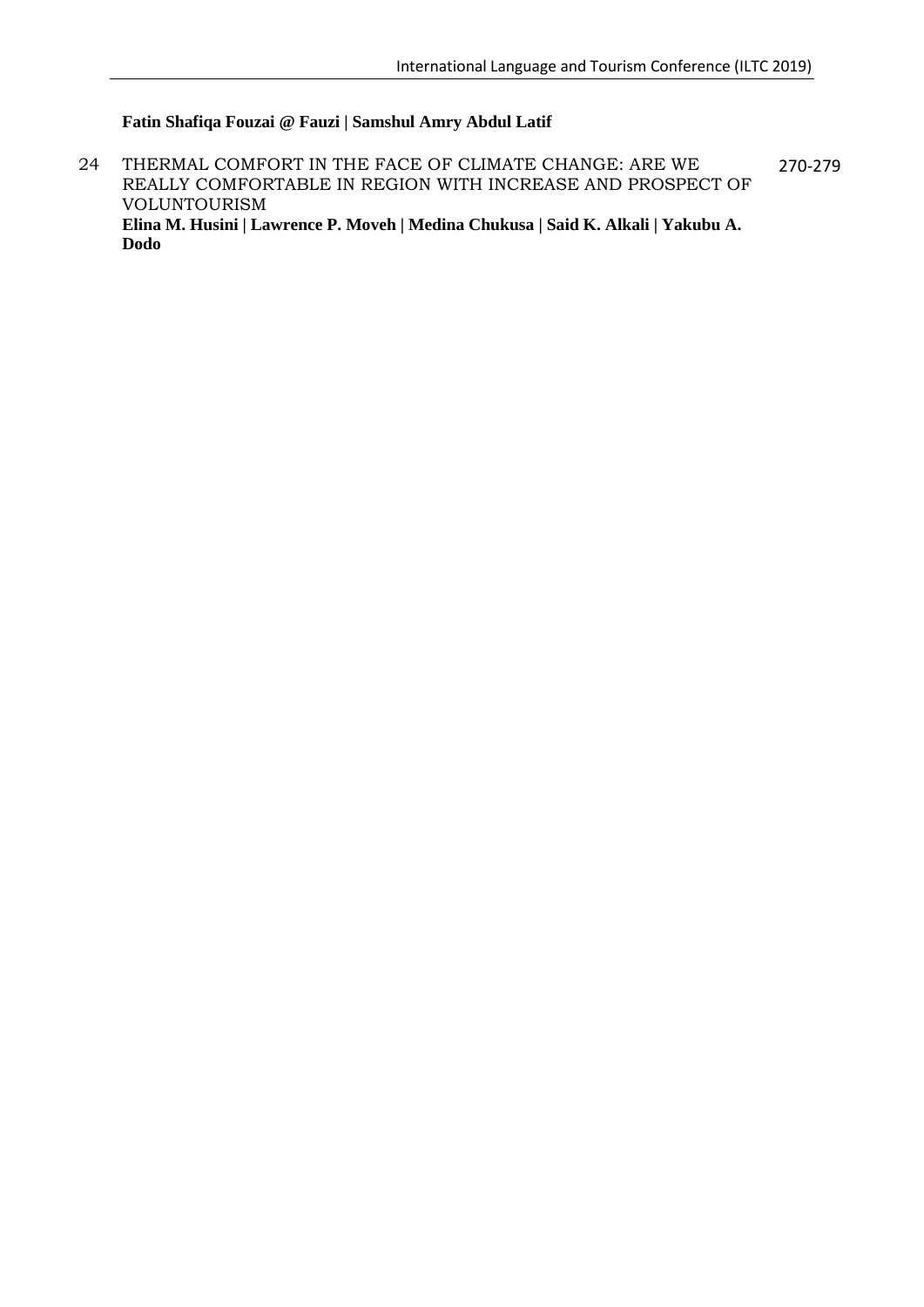

## **CUSTOMER SATISFACTION TOWARDS SERVICE QUALITY AND COMPANY IMAGE OFFERED BY AIR ASIA**

**Aishah Zuhairi\*! ,Mazni Saad<sup>2</sup>**

<sup>1, 2</sup> Department of Tourism Planning and Hospitality Management, International Islamic University Malaysia, IIUM Pagoh, Malaysia (E-mail: \*aishahzuhairi@gmail.com and maznisaad@iium.edu.my)

#### **ABSTRACT**

Recently, the term satisfaction has been extensively used in tourism. In general, service provider sectors are striving to meet their customer's satifaction by delivering the best hospitality for their business. The importance of customer satisfaction can never be ignore especially when working in tourism industry. In fact, delivering good customer service experience are essentials for most businesses especially service provider. World Tourism Organization has proposed to Governments to establish National Certification System for Sustainable Tourism and among the suggested criteria in social indicator is guest feedback system and customer satisfaction. Failure in delivering good customer service has brought so many negative impacts especially in terms of customer loyalty and sustainabilty of the businesses. The objective of this research is to point out the reactions on customer satisfaction regarding service quality and company image offered by Air Asia by using Parasuraman SERVQUAL Model. This study has highlighted four components of service quality which is, caring, reliability, tangibility, and responsiveness. The second objective is to recognize the significant issues that can influence the progression of customer satisfaction on Air Asia management and the last objective is to verify the importance relationship of company image and services quality toward customer satisfaction of the Air Asia management. By understanding customer satisfaction, the authorities for service provider in tourism sector could take actions that will enhance local Airlines Industry image and brand as well as ensuring the sustainability of the business. The research will be conducted in Kuala Lumpur International Airport (KLIA), Sepang, Selangor.

**Keywords:** Airlines, Customer Satisfaction, Company Image, Service Quality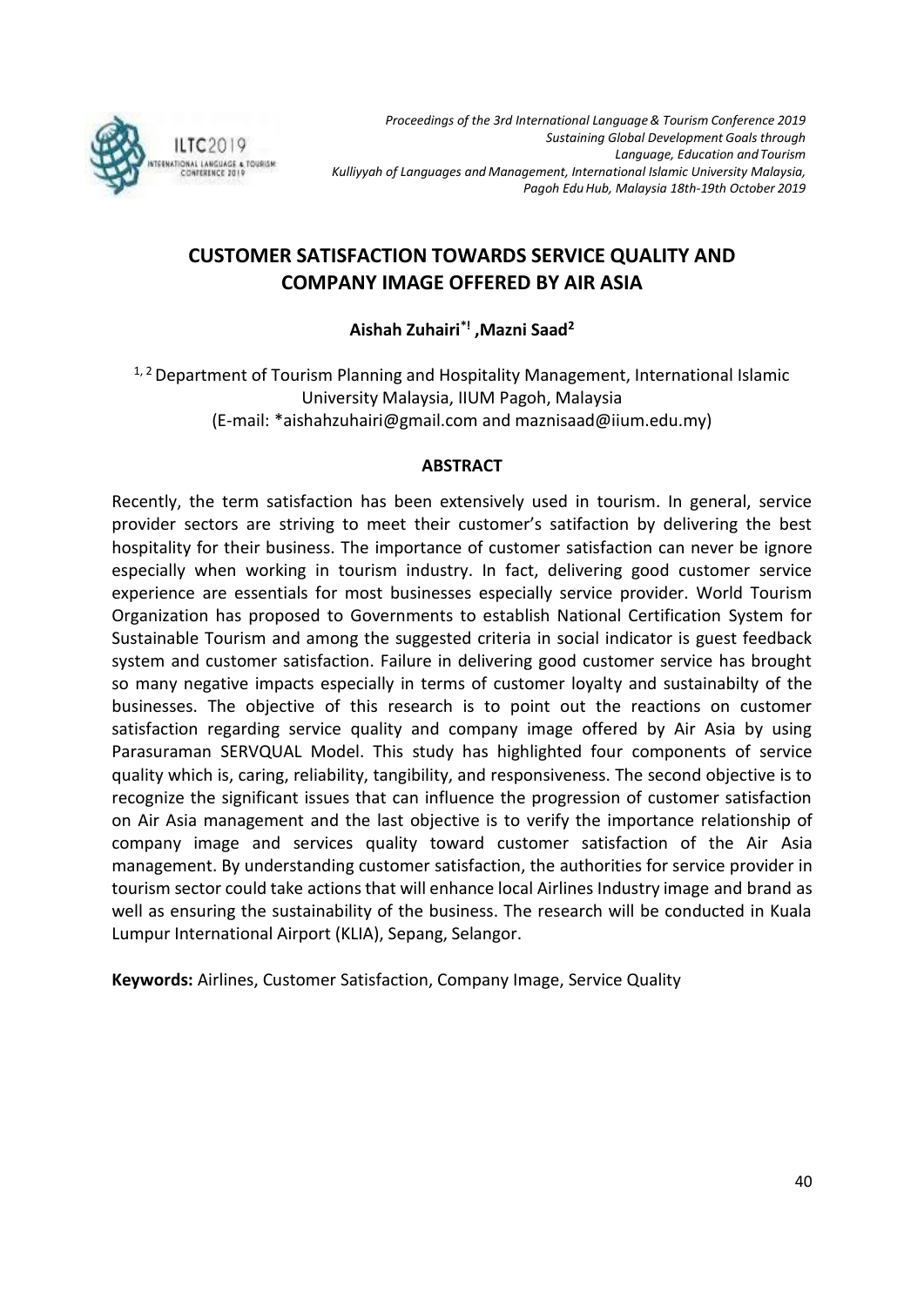#### **1. INTRODUCTION**

According to statistic by global air traffic – anual growth of Passenger demand 2006 to 2019, reported that in 2018, global air traffic passenger demand is estimated to increase by 7.4 percent on the year before. By 2019, traffic is projected to grow with another five percent. This proof that airline industry has become important in helping world trade, international asset, and tourism activities due to globalization. Thus, resulted for the airlines industry becoming the focus of globalization of other industries. Business entities in the aviation industry has gained benefits from the growing of this industry such as provides opportunities and challenges to their company. Strong competition between airlines is one of the factor that has caused hardship to the companies due to many consumers that demands for better service keep getting higher. Government around the world has taken the decision to release the industry by allowing companies to form private airlines. Moreover, the strict rules on safety flight is currently applied in almost all countries.

These require all industry player especially in the airlines to update both services and technology endlessly for the betterment of consumers especially in terms of safety. According to Lawton (2002), in line with the efforts to continuously innovate service, the airline industry previously dominated by traditional airlines providing full service is currently enlivened also by the low-cost airlines. Low cost airlines is define as promoting low fares with basic services and no additional services are provided by full services airlines.

When doing business, the major goal is to satisfy customer needs and wants. Especially in airlines industry passenger satisfaction is important to today's competitive environment. Moreover, the issues of passenger satisfaction arise when there are other companies that can gives same benefits or beyond passenger's expectation and it is considered value-added. In most cases, the customers tend to become loyal to the company if they are satisfied with the product services offered. Hence, Airlines company are putting extra efforts on their improvement of services as well as products offered to distinguish themselves from other competitors. In addition, many factors can provide pathways to Airlines company to improve their customer satisfaction as well as determining the factor of the success in all operations.

#### **2. LITERATURE REVIEW Customer Satisfaction**

Based on Kumar (2012), Lombard (2009), Santouridis and Trivellas, (2010) they defines customer satisfaction in services as the degree to which service performance meets or exceeds the customer's expectations. However, Hui and Zheng (2010) claimed satisfaction as an evaluative judgment of a specific transaction resulting from perceived quality. It is considered as an emotional post-purchase evaluation or post-use as the result of processing relevant information Emir Hidayat, Sutan and Rafiki, Ahmad & Fouad, Nawar. (2016). Moreover, Hussain, Naseer & Hussain (2015) believes measuring customer satisfaction in the airline industry is becoming ever more frequent and relevant due to the fact that the delivery of high-quality service is essential for airlines' survival and crucial to the competitiveness of the airline industry. Hussain, Naseer & Hussain (2015) also stated in his study, considering the intense competition in the Airline industry, just satisfying customers is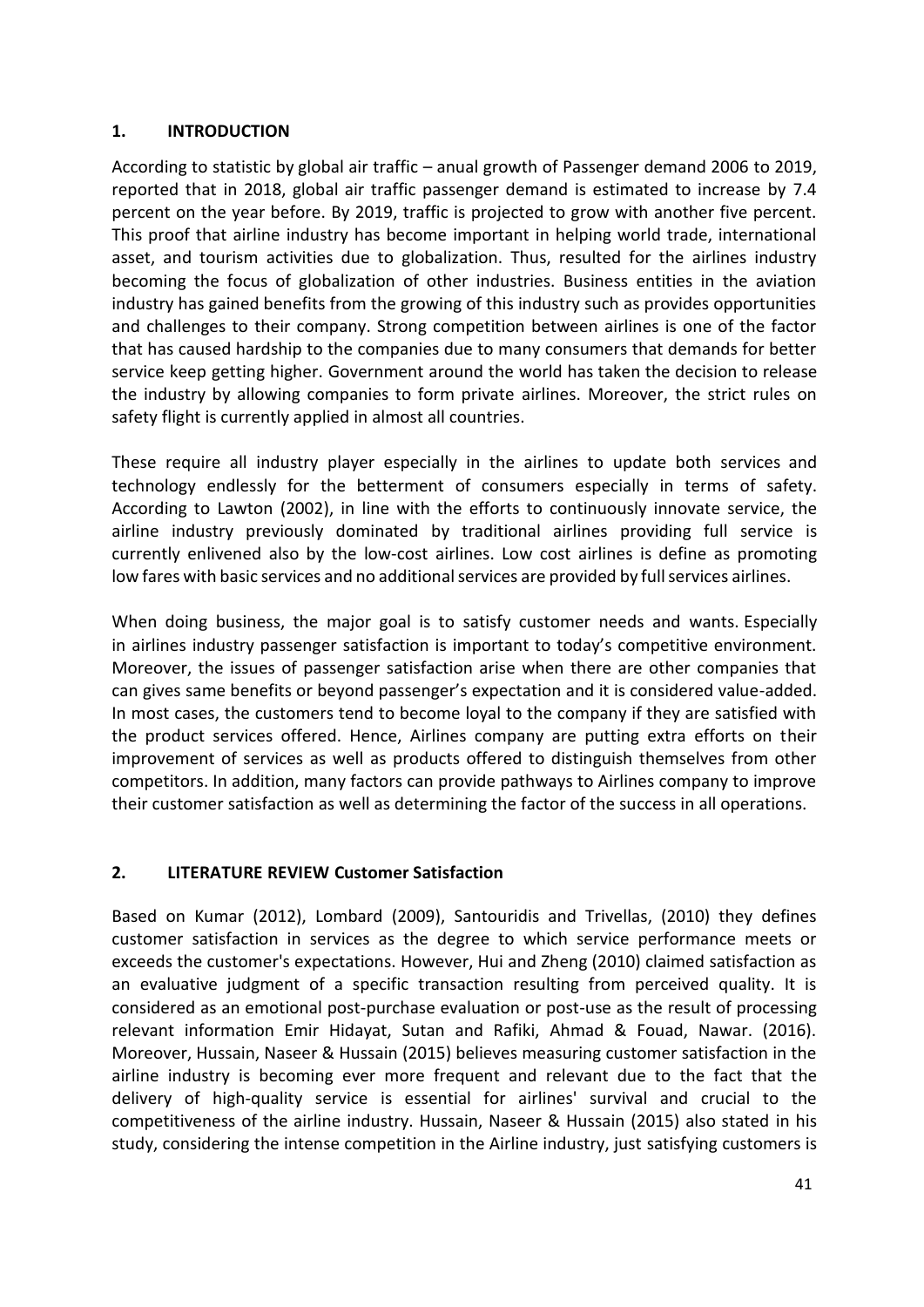not enough because one should make sure the satisfaction level is until maximum level which able to move towards brand loyalty and good relationship with customers.

However, Zeelenberg and Pieters (2004) argued customers who is dissatisfied with the service, will show their feelings through their behavior. These will somehow give negative behavioural responses on firm's profitability. Lastly, due to advancement in digital communication, consumers can express negative feelings rapidly or by word-of-mouth, which affected a business's performance either in a positive, or, negative way Babin and Harris (2012). For example, negative Word-of-mouth can effect the firm's status and productivity. However, firm can still continue doing business again if they managed to resolve customer's problems and gain their satisfaction back. Suchánek, Richter, Králová (2015) stated that customer requirements are met determined customer satisfaction and the degree of meeting them then becomes the degree of product quality and every company should struggle to reach the optimal level of quality to its products to meet the expectations of their customers.

#### **Company Image**

Johnson M., Zinkhan G.M. (2015) defines corporate image as the perception being created is an overall or total impresión and the image to be reflected is one that encompasses all of the company functions and roles, thus company image is multidimensional. In addition to their study company image includes information and inferences about the company as an employer, as a seller, as an investment and as a corporate citizen. Based on readings from Developments in Marketing Science: Proceedings of the Academy of Marketing Science (2015) book series, information about a company's products, management, financial structure, employees and position within an industry can be communicated to various groups through advertisements, press releases, news stories, the demeanour of its employees and other forms of communication.

However, (Shamma, H. M. 2012; Ponzi et. al., 2011) has found during a series of some detailed interviews, company feeling, admire and respect, company confidence and overall reputation is the dimensions for corporate image. Keller (1993) argued that corporate image can be seen as a set of perceptions about a brand the consumer forms as reflected by brand associations. According to Ngyun and Lelanc (2001) corporate image is related to the different physical and behavioral attributes of the company, like; business name, architecture, variety of goods or services, tradition, ideology, and to the feeling of quality communicated by each person interacting with the clients of the company. The corporate brand is intangible in nature and invaluable for the organization. Robert and Dowling (2002) argued that the corporate brand is a valuable intangible asset, that is hard to impersonate, and which may help corporation in achieving sustained superior financial performance. Good brand image not only indicates that the brand has a positive image but also exhibits a higher level of brand image strength in comparison to other brands(Kim and Kim, 2005).

(University of Pretoria etd – Le Roux, JRJ 2003; Richardson and Bolesh 2002) suggested that highly regarded organisations protect their corporate images by maintaining high standards of practice, no matter what the circumstances. They further explained the most admired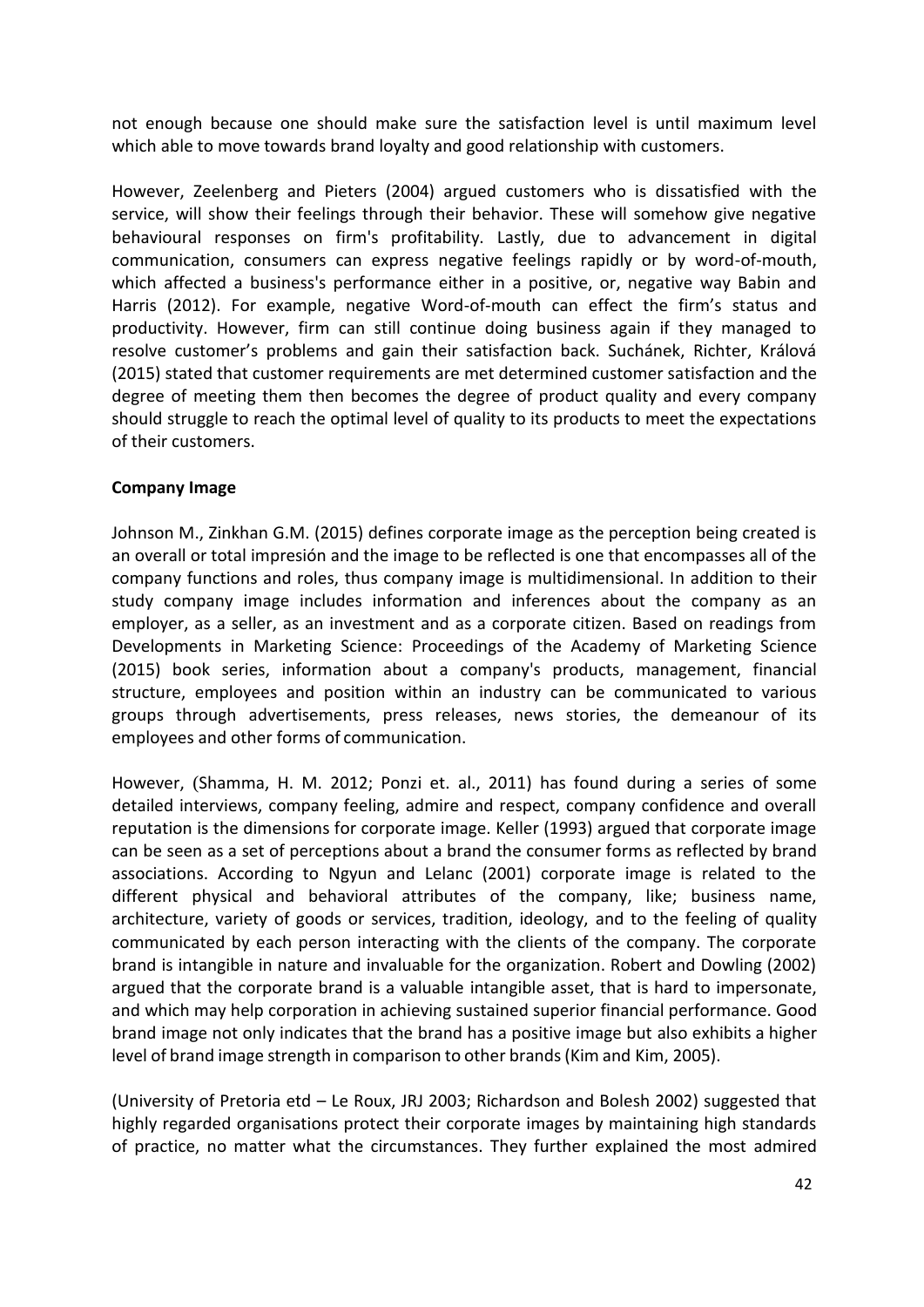organisations use a combination of corporate social responsibility, vision and leadership, financial performance, products and services, etc., to build and maintain their image. Lastly, (Nikou, S., et al 2016; Normann 1991), image is considered to influence customers' minds through the combined effects of advertising, public relations, physical image, word-ofmouth, and their actual experiences with the goods and services

#### **Service Quality**

Zahari, Salleh, Kamaruddin and Kutut (2011) defines service quality as the essence of airline companies which makes their image differentiate from others and keep their image in the minds of passengers. Many Airlines operators decided to go for the same path of higher service quality through on ground and off ground service. For instance, inboard meal plays major roles in many airline operation and has upgrade marketing strategy into a new level. Therefore, this paper portrays the reaction of customers through inflight meals to see the satisfying level and re-flying intention. This can be concluded that food also have an effect on flying intention as well as sacrifices the inboard customers.

The airline industry is inherently unstable (Doganis 2006) and highly competitive, where all airlines have comparable fares and matching frequent flyer programs. SERVQUAL is one of the best models for evaluating customers' expectations and perceptions (Pakdil and Aydm, 2007; Chen, 2008). Service quality can be measured in terms of customer perception, customer expectation, customer satisfaction, and customer attitude (Sachdev and Verma 2004). This is supported by Ekinci (2003) that the evaluation of service quality leads to customer satisfaction.

Providing excellent service quality is widely recognized as a critical business requirement (Voss et al, 2004; Vilares & Coehlo, 2003; Van der Weile et al, 2002). It is 'not just a corporate offering, but a competitive weapon' (Rosen et al, 2003). Furthermore, this study decides to categorize along 4 factors, namely caring, reliability, responsiveness and tangibles.

Caring is the service dimension that focuses on individualized attention or care, such as providing the seat a passenger prefers or meals through a pre-order system or having a Frequent Flyer Program (Bloemer, Ruyter, & Wetzels, 1999; Cunning, Young, & Lee, 2004; Park et al., 2004).

Reliability is the ability to perform the service in an accurate and dependable manner. Reliability can be described as the ability to perform service dependably and accurately, such as punctuality, efficiency of the check-in process, and convenience and accuracy of reservations and ticketing (Kim and Lee 2011).

Responsiveness refers to the willingness to provide help and prompt service to customers. According to Kim (2010), responsiveness is related to the willingness to help passengers solve service problems (flight cancellation and baggage loss), response to emergency situations, as well as prompt and accurate baggage delivery.

Tangibles are defined as the physical facilities of the aircraft: seating comfort, seat space and legroom, in-flight entertainment service (books, newspapers, movies, games, and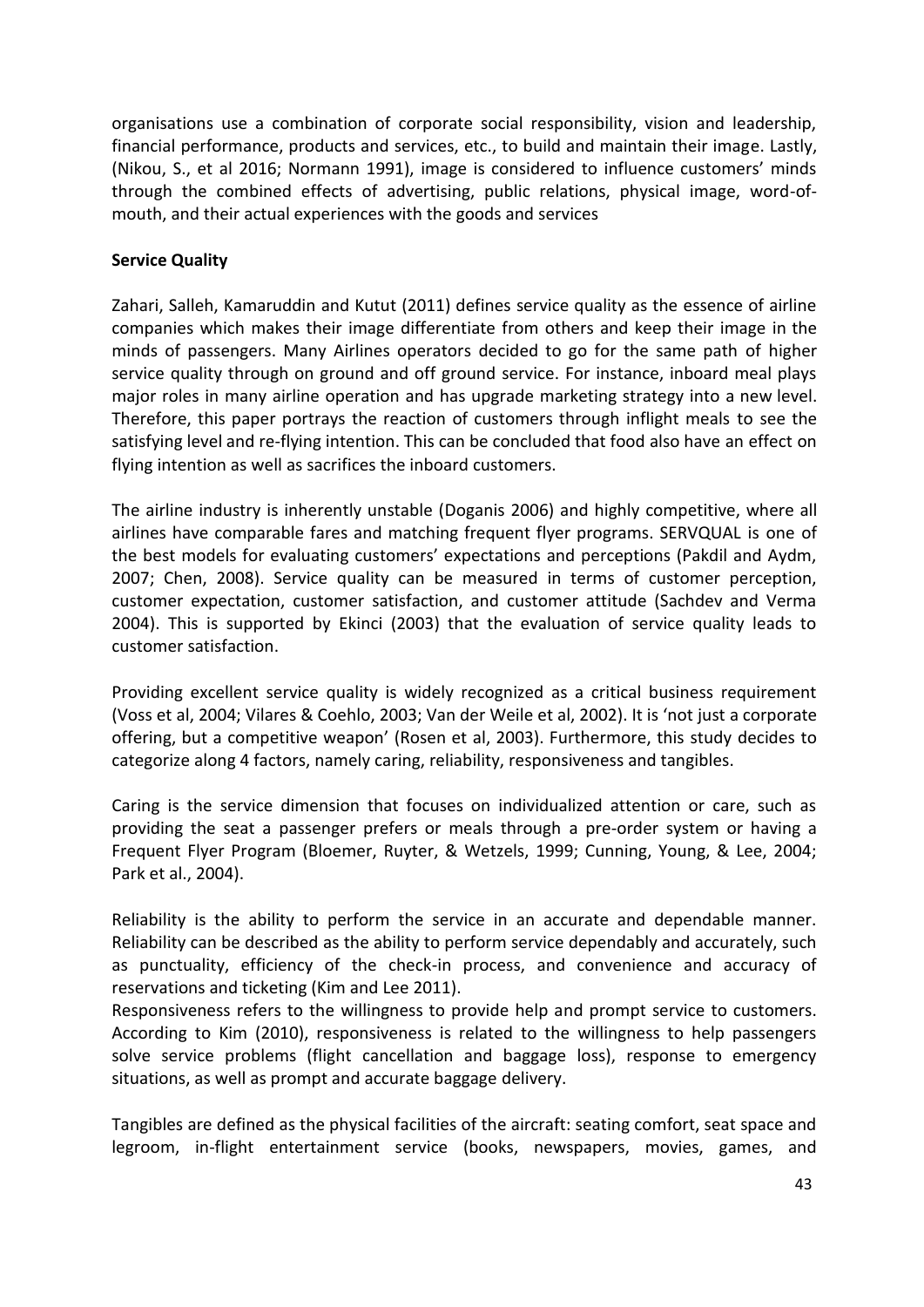magazines), appearance of the employees, and meal service that is freshness, quantity, and appearance

#### **3. METHODOLOGY**

The objective of this study is to understand the customer satisfaction in low-cost airlines from the customer perspective. More specifically, this study attempts to identify how service quality and company image affect customer satisfaction in Air Asia company.

To achieve this objective, quantittative data was collected from customers who choose Air Asia as their air transportation. Respondents in this study amounted to 169 respondents from Air Asia customers were selected based on non-probability sampling method in Kuala Lumpur International Airport KLIA. The data was collected by using survey questionnaire.

Service quality construct was measured based on instruments developed by Parasuraman et.al., (1988) consisting of reliability, responsiveness, caring, and tangible dimension. The measurement of the study is using SERVQUAL method. Customer satisfaction was anchored by satisfaction with the service and quality company image offered by Air Asia. All of these variables were measured with six Likert scale: strongly disagree (1) to strongly agree (6). Prior to data collection, all of the items to measure the constructs have been consulted to academicians to ensure the validity. In addition, reliability test of service quality and customer satisfaction variable has satisfied the reliability requirement as the value of Cronbach Alpha is above 0.80.

#### **4. RESULTS**

#### **Characteristics of Respondents**

Of 37 respondents which are proof useable, 16.2% were male, 83.8% were female, 97.3% were single, and 2.7% were married. In terms of income, 16.2 % respondents of earn less than RM 1,000.00/month. While the majority of low-cost airlines respondents (67.6%) has no monthly income. These figure indicates difference segment of income, low cost airlines customers tend to be lower income segments.

#### **Customer Satisfaction on the Airline Service Performance**

Customer Satisfaction on the Airline Service Performance on the airline is presented in Table 1.

Table 1: *Overall Mean Score on the Research Variables*

| NO. | <b>ITEM</b>         | <b>MEAN SCORE</b> |      |
|-----|---------------------|-------------------|------|
|     | <b>1Caring</b>      |                   | 4.58 |
|     | <b>ZReliability</b> |                   | 4.19 |
|     | E                   | Responsiveness    | 4.41 |
|     | Tangibility         |                   | 3.95 |
|     | E,<br>$\sim$        | Company Image     | 4.39 |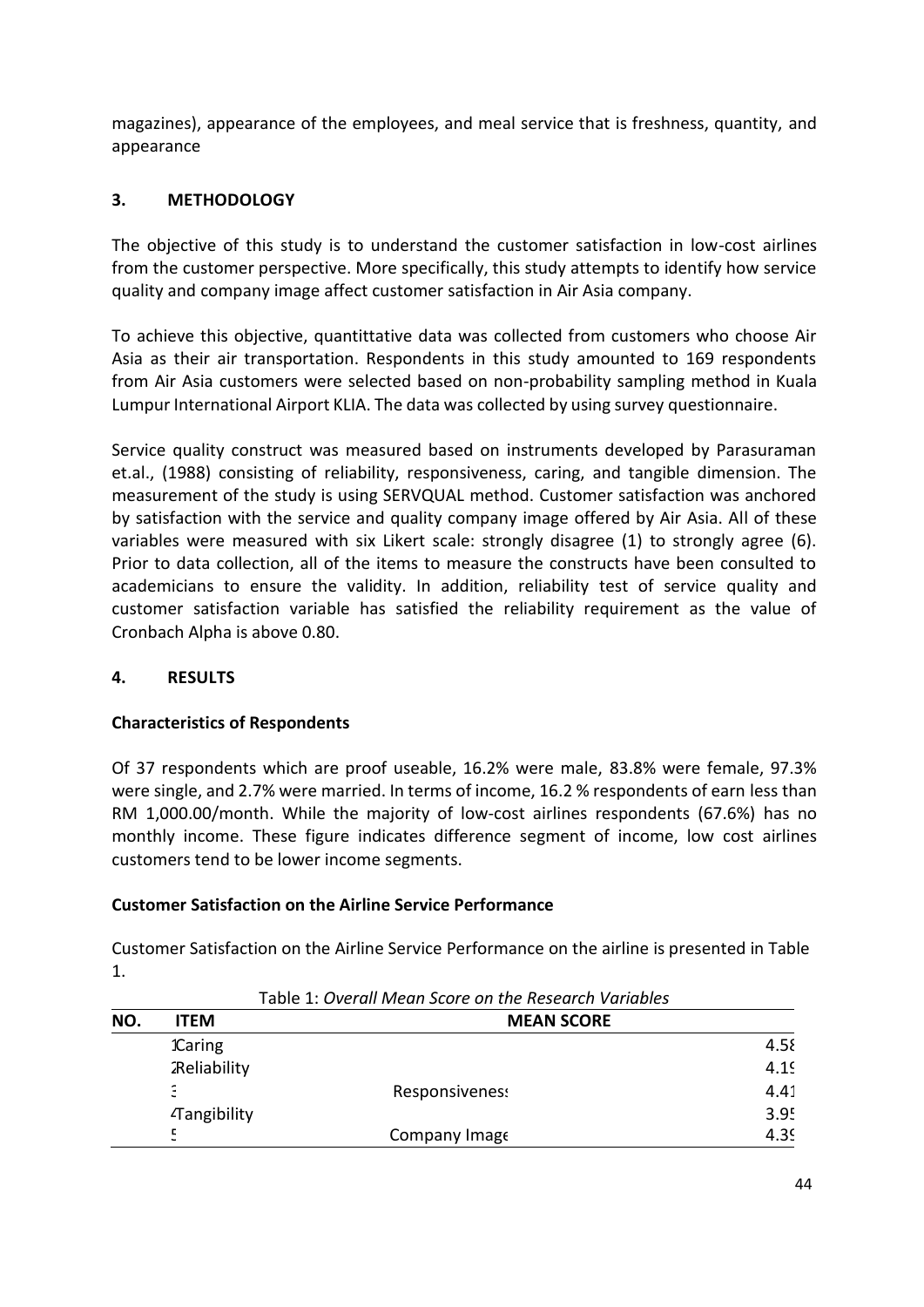From the overall mean, it shows the highest value of mean is caring elements which covered about 4.58 out of 6 Likert Scale. Followed by the second highest, responsibility with has total mean is 4.41. The other elements such as customer satisfaction, company image, reliability and tangibility have a total mean 4.19, 4.39, 4.12 and 3.95 with the neutral level in the scale of measurements. From the overall section, the distribution of the mean value is between 3.95 and 4.58

#### **What is the customer satisfactions towards Air Asia Management**

| <b>Item Statistics</b>                                          |      |                   |    |  |  |  |
|-----------------------------------------------------------------|------|-------------------|----|--|--|--|
|                                                                 | Mean | Std.<br>Deviation | N  |  |  |  |
| I like flying with Airasia                                      | 4.43 | .835              | 37 |  |  |  |
| My expectations toward Airasia were met                         | 4.19 | .811              | 37 |  |  |  |
| My satisfaction with Airasia has increased from time<br>to time | 4.03 | .833              | 37 |  |  |  |
| My impression toward Airasia has improved                       | 4.05 | .848              | 37 |  |  |  |
| I have a more positive attitude towards Airasia                 | 4.27 | .871              | 37 |  |  |  |

#### Table 2: *Descriptive analysis for Customer Satisfaction*

The first research question was answered by finding on what is the customer satisfaction towards Air Asia management. Based on the result the highest mean of the statement is "I like flying with Air Asia" with mean value 4.43. While the second highest is referred to the statement "I have more positive attitude towards Air Asia" with mean value 4.27. The lowest feedback from the customer is "My satisfaction with Air Asia has increased from time to time" with mean value 4.03. This finding is consistent with studies by Gures et, al. (2014). The findings of studies that satisfaction is the customers'evaluation of a product or service in terms of whether that product or service has met their needs and expectations. Moreover, one of the comments in open ended said "I love Air Asia" hence indicates that the respondent like flying with Air Asia because the service delivery by Air Asia can satisfy the customer's need. In Addition, studies by Chandrashekaran (2007) also proves that customer satisfaction represents the resulting overall affective response after consumption and can range from dissatisfied to satisfied. Therefore, the comments by the respondents reveal the actual practice of service delivery by the Air Asia management has fulfilled the customer's satisfaction. One of the respondents gives good review on the food that is prepared by Air Asia in the open-ended question hence contribute to overall mean for customer satisfaction.

#### **Is there a positive relationship of company image and services quality toward customer satisfaction of the Air Asia Management?**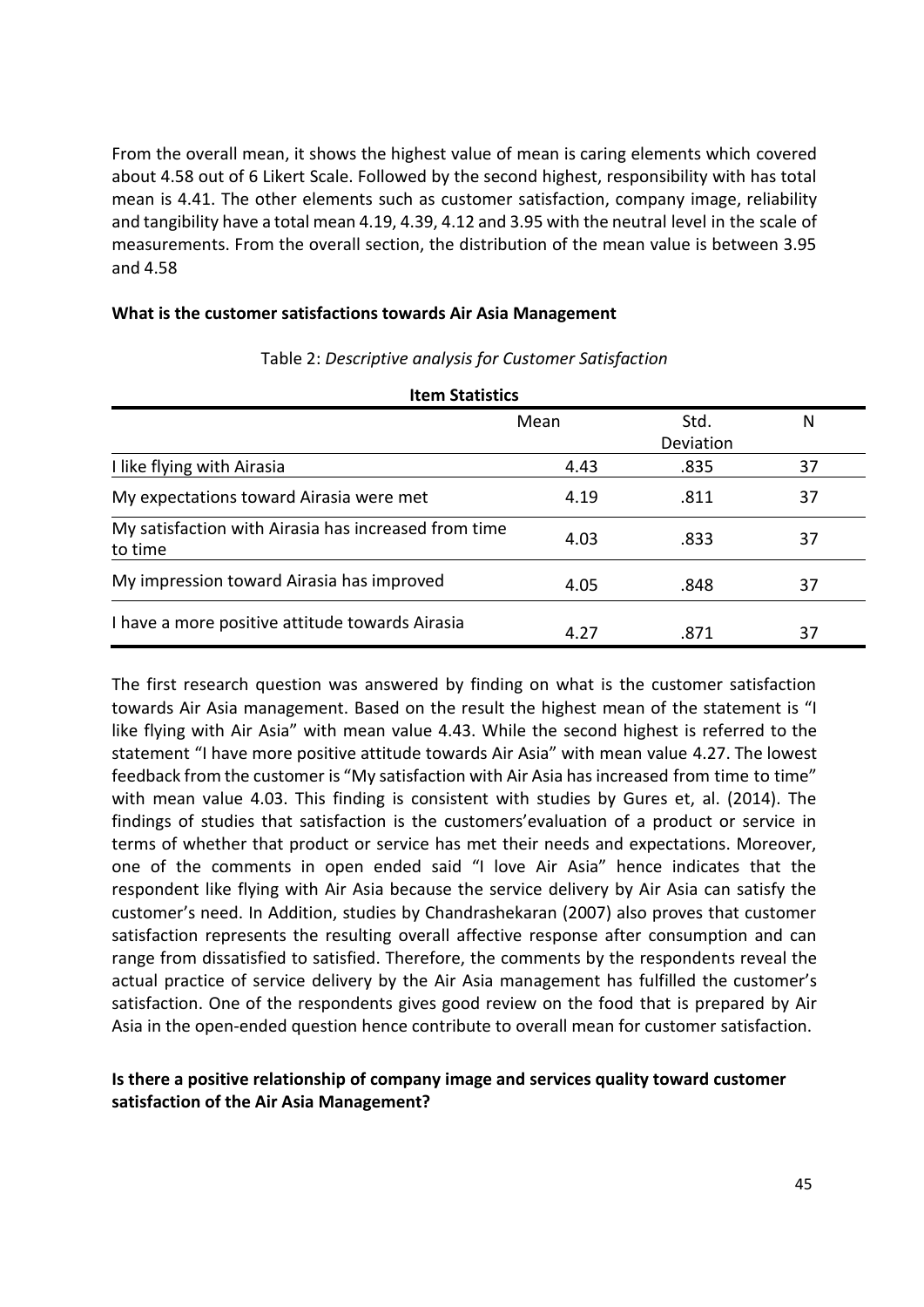|       | Coefficients <sup>a</sup> |                                |      |                                      |         |      |                                    |           |                                |       |
|-------|---------------------------|--------------------------------|------|--------------------------------------|---------|------|------------------------------------|-----------|--------------------------------|-------|
| Model |                           | Unstandardized<br>Coefficients |      | Standardiz<br>ed<br>Coefficient<br>s |         | Sig. | 95.0% Confidence<br>Interval for B |           | <b>Collinearity Statistics</b> |       |
|       |                           | B<br>Std. Erro <sub>Beta</sub> |      | Lower<br><b>Bound</b>                |         |      | Upper<br><b>Bound</b>              | Tolerance | <b>VIF</b>                     |       |
|       | (Constant)                | .564                           | .601 |                                      | .937    | .356 | $-663$                             | 1.790     |                                |       |
|       | CI                        | .705                           | .165 | .676                                 | 4.267   | .000 | .368                               | 1.042     | .484                           | 2.067 |
| 1     | <b>CRG</b>                | $-.111$                        | .134 | $-.133$                              | $-.829$ | .414 | $-.384$                            | .162      | .468                           | 2.135 |
|       | <b>RLB</b>                | .072                           | .152 | .076                                 | .474    | .639 | $-.238$                            | .382      | .468                           | 2.139 |
|       | <b>TNG</b>                | .158                           | .091 | .236                                 | 1.727   | .094 | $-.029$                            | .345      | .652                           | 1.533 |
|       | <b>RSP</b>                | .027                           | .176 | .024                                 | .150    | .881 | $-.333$                            | .386      | .466                           | 2.145 |

Table 3: *Results for Multi Regression analysis on variables conducted*

a: Dependent Variable: CS

Company image also is important for customer's satisfaction. Image tells customer everything about the company. It is more into the reputation, brand name of the company. Image can be positive and negative for the company. It based on how the company shows the image towards customers. In researcher study, airline must have a good image, to attract customers to using their services. The image was also connected with comparison with other competitors in airline industry. Therefore, they must build a good relationship between their customers to ensure reputation of company in mind of customers. The communication through the media, magazine, promotion, will support to build better company image at present and future. The image includes colors, symbols, words, and slogans that convey a clear, consistent message and not simply the name (Berry et al., 1988). Gronroos (1982) tried to improve this model by focusing on what customers perceive. Therefore, they see service quality as three dimensions which include functional and technical quality and image.

To determine the significant relationship of company image and services quality toward customer satisfaction of the Air Asia management, multiple regression analysis had been done to achieve the outcome. Based on the result, it shows the independent variables, namely company image has significant influence on the customer satisfaction as the result of significant value is less than 0.05. Therefore, the hypothesis between company image and customer satisfaction is accepted. This is the same with the findings by LeBlanc and Nguyen (1996) and Yoon et al. (1993) studies that reputation and image are closely linked together as it influences customer's expectations (Nejati et al., 2009). With the result also, the researcher can determine how far the influencing of the independents variables affect the performance of customer satisfaction on Air Asia management. It also shows that the independents variable company image a positive influence on the customer satisfaction of Air Asia management.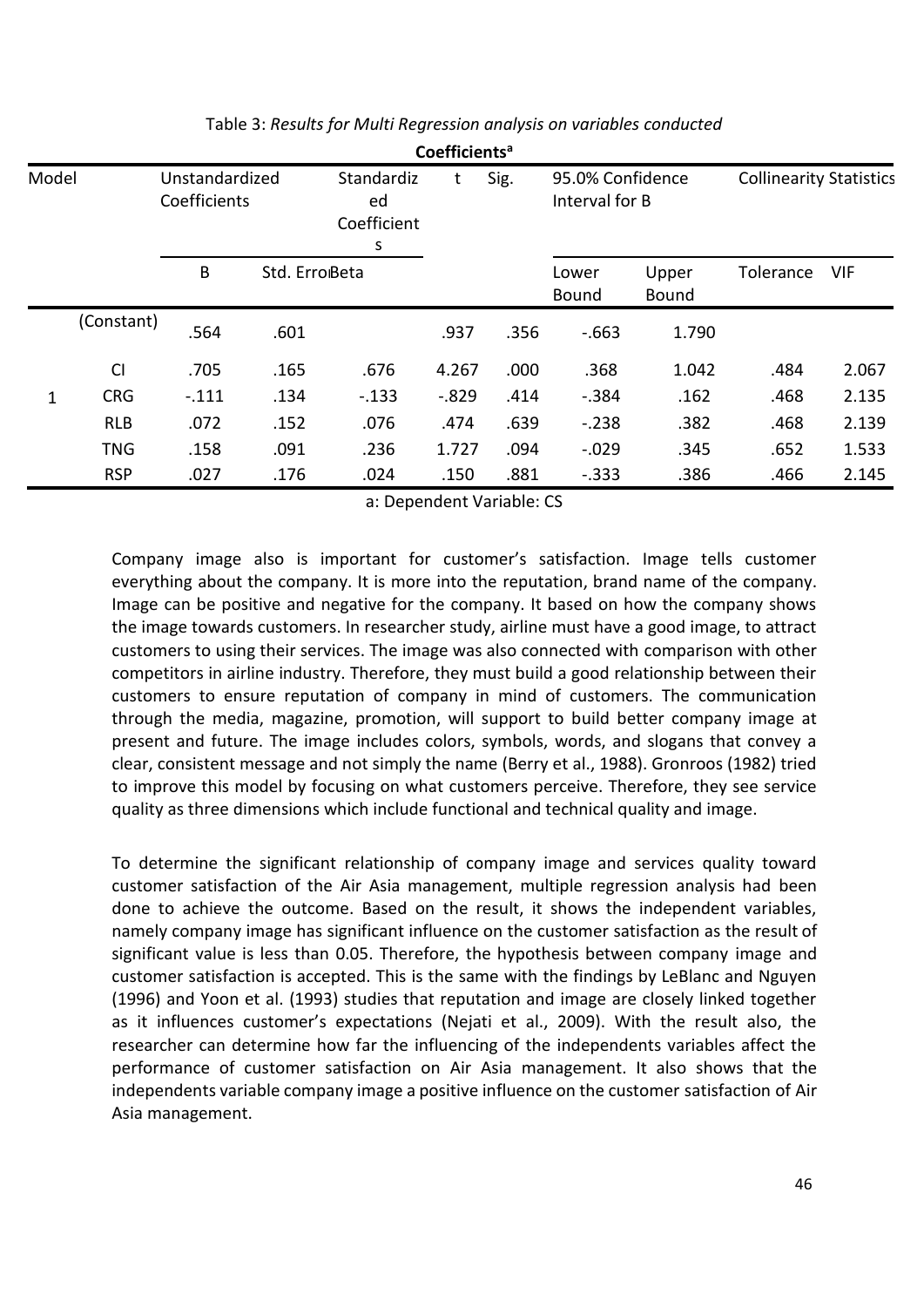For the independent variable of service quality, the result shows that there is no significant values between service quality and customer satisfaction in Air Asia this is because the p value is greater than 0.05. This study is consistent with (Noor, 2005) shows this insignificant effect is most likely due to customer expectations to low cost airline services such as low physical factors. In addition, study by Suhartanto, Dwi and Noor, et,al. (2012) shows as a consequence, low cost airlines customers do not have a high expectation on physical element of airline. The researchers further explain as a result, the use of relatively old aircraft will less likely affect customer satisfaction in low cost airlines.

H1, p<0.05 shows result is significant therefore hypothesis one is accepted. H2, p>0.05 shows insignificant result therefore hypothesis is rejected

#### **5. CONCLUSION**

The study adopted the service process system of airline service quality delivery such as from check-in process to in-flight services on to post-flight services such as on-time arrival, baggage handling system and customer relationship management. Generally, the study has established that Air Asia airline passenger value in-flight services, reliability of airline services, staff responsiveness and efficient baggage handling services. To this end, it can be inferred that on-time departure and arrival, dependable flight schedule, the responsiveness of the staff towards the customer also the conditions of the airplanes and the reputation of company image play a major role in determining customer satisfactions. In the light of this development, it can be stated that airlines stand to lose their customers if they fail to improve the reliability of their operations. Consequently, it is recommended that low cost airlines should provide continuous training on good customer relations, remain responsive and proactive to their customers demand as well as ensuring on-time departure and arrival in their flight operations. The study also suggests that to improve service reliability and company image airlines should consider forming strategic flight standard of procedures in order to improve and standardize the quality of service and delivery thus adequate market coverage.

**Acknowledgment:** In the name of Allah SWT, the Most Gracious, the Most Merciful. First and foremost, I would like to thank my Creator, Allah the Almighty for his grace and blessing for giving me the strength, functioning body and mind to live and learn, and particularly to work and complete my research. My special thanks and respectful gratitude to my lecturer Dr. Mazni Saad for her valuable guidance, supervision, support and help throughout completing this research. Thanks a lot for all knowledge, recommendation, suggestions, opinion, comments continuous reminder and advice to make this research accomplished. Furthermore, I would like to express to all my friends for support and knowledge shared in finishing this research.

#### **REFERENCES**

Babin, B.J., Harris, W.G., 2012. Consumer Behavior: CB, third ed. South-Western, Cengage Learning, Mason, OH, USA.

Bloemer, J. M. and Kasper, H. P. (1995) The complexity relationship between consumer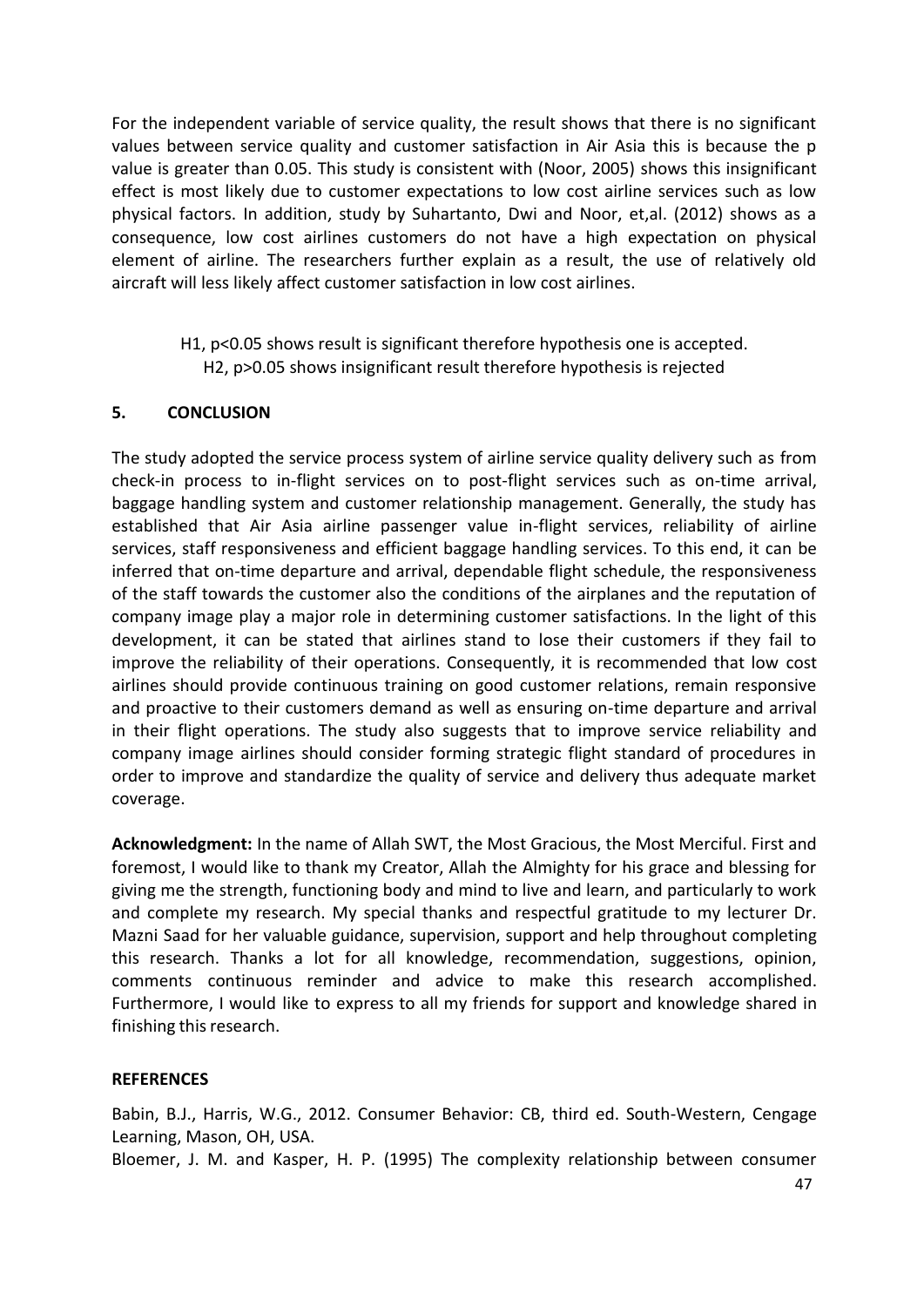satisfaction and brand loyalty, Journal of Economic Psychology, Vol. 16, 311-329

Doganis, Rigas (2002) Flying Off Course: The Economics of International Airlines, 3rd edition (1stedn, 2001), London: Routledge

Ekinci, Yuksel. (2003). An investigation of the determinants of customer satisfaction. Tourism Analysis. 8. 193-196. 10.3727

Hidayat, Sutan & Rafiki, Ahmad & Fouad, Nawar. (2016). Customers' satisfaction towards Baytik Ijarah Card: A case study of Kuwait Finance House of Bahrain. International Journal of Excellence in Islamic Banking & Finance. 5. 1-15.

Hui, E. C., & Zheng, X. 2010. Measuring Customer Satisfaction of FM Service in Housing Sector: A Structural Equation Model Approach. Facilities, 28(5), 306-320.

Johnson M., Zinkhan G.M. (2015) Defining and Measuring Company Image. In: Dunlap B. (eds) Proceedings of the 1990 Academy of Marketing Science (AMS) Annual Conference. Developments in Marketing Science: Proceedings of the Academy of Marketing Science. Springer, Cham

Keller, K. L. (1993). 'Conceptualizing, Measuring, and Managing Consumer-Based Brand Equity', Journal of Marketing, 57,

Kim, H.B., Kim, W.G. (2005). The relationship between brand equity and firms' performance in luxury hotels and chain restaurants. Tourism Management, 26, 549-560.

Kim, Yu & Lee, Hyung. (2011). Customer satisfaction using low cost carriers. Tourism Management. 32. 235-243. 10.1016/j.tourman.2009.12.008.

Kumar, K. S. (2012). Expectations and Perceptions of Passengers on Service Quality With Reference to Public Transport Undertakings. The IUP Journal of Operations Management, XI(3), 67-81.

Lawton, T. C. (2002). Cleard for take-off, Structure and strategy in the low fare airline business. England: Ashgate Publishing Limited

Lombard, R. M. (2009). Customer Retention Strategies Implemented by Fast Food Outlets in the Gauteng, Western Cape and Kwazulu-Natal Provinces of South Africa: A Focus on Something Fishy, Nando's and Steers. African Journal of Marketing Management, 1(2), 70-80.

Mohd Zahari, M. S, Salleh, N. K., Kamaruddin, M. S. Y and Kutut, M. Z., " In-flight Meals, Passengers' Level of Satisfaction and Re-flying Intention", World Academy of Science, Engineering and Technology, 60, 2011.

Nguyen, N., & LeBlanc, G. (2001).Image and reputation of higher educationinstitutions in students retention decisions. The International Journal of Educational Management, Vol. 15 No. 6, pp. 303-311.

Nikou, S., Selamat, H. B., Yusoff, R. C. M., & Khiabani, M. M. (2016). Corporate/Hotel Image, Customer Satisfaction, and Customer Loyalty: A Literature Review (1983-2013).

Pakdil, F. and Aydm, O. (2007) Expectations and perceptions in airline service: An analysis using weighted SERVQUAL scores, Journal of Air Transport Management, Vol. 13,229- 237.

Roberts, P.W., Dowling, G.R. (2002). Corporate reputation and sustained superior financial performance. Strategic Management Journal, 23, 1077-93.

Sachdev, S. B., and Verma, H. V. (2004). Relative importance of service quality. Journal of Services Research, 04(01), 93 –116.